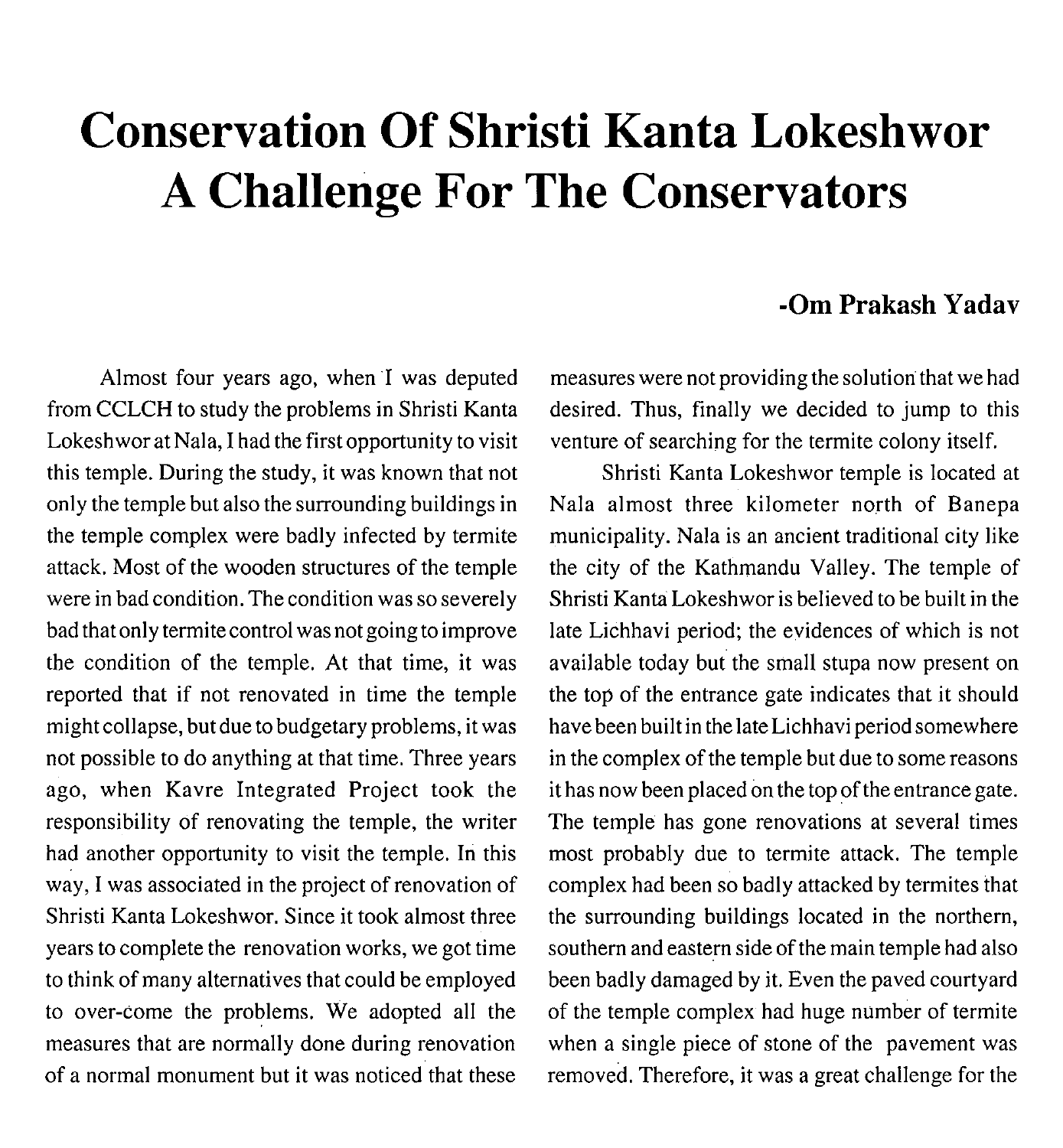conservators to control termite in the temple complex. A mere spray of the insecticide solution was not going to be sufficient. Therefore, it was decided that during renovation of the temple all the wooden structure whether new or old would be dipped in the insecticide solution before use, but that was also not going to be a permanent solution. Hence, it was decided by the project-in-chargeMr. Rajesh Mathema and the writer of this article to search for queen termite in order to provide a permanent solution for termite attack in the temple complex. During our mission, Mr. Bharat Nepal ofATC-S.B. Conservation Center, a private organization working for the eradication of termites in private buildings and monuments and very much eager to learn new techniques in the field of insect control joined us free of cost and remained with us during our whole mission. The work of search was completed in two weeks.

Now, it is better to have an understanding of the life cycle of termites before discussing conservation procedure in the temple complex. Termites are softbodied, social insects, pale in color, thorax wide at its junction with the abdomen. Mouthparts are biting and chewing type. They neither are ants nor are they white in color but as they live in eternal darkness and are pale in color, hence the popular name white ant is used. The two pairs of wings are similar and are in the resting condition.Termitescan be distinguished from ants by the absence of a constriction or peduncle between thorax and abdomen. Termites fall under phylum Arthropoda, Sub-phylum Mandibulata, Class Insecta and Type Termite.

There are three stages in the life cycle of termites:- egg, nymph and adult. Life cycle is completed in *5* to 8 days. That is why population becomes dense in a short period. Termites are polymorphic and include twoforms:- A. Reproductive B. Sterile.

A. Reproductive or Sexual castes:- The fertile males and females of the termites are of the following forms:-

- 1. Macropterous or winged forms:- These are winged kings and queens. The color is yellow brown or black wings are four in numbers, larger than the body and very well developed. Ultimately, these wings are discharged and their bases remain attached.
- *2.* Brachypterous or short-winged forms:- These are supplementary reproductive individuals consisting of both kings and queens. Body is less pigmented than that of Macropterous forms. Two pairs of wings are vestigial, short and stump-like. Compound eyes are widely separated and are large.
- **3.** Apterous or wingless forms:- These are called ergatoid kings and queens and in structure, they are similar to workers. The body is not pigmented. Wings are completely absent. Compound eyes are vestigial. Ocelli are completely lacking. All these sexual castes are main responsible for the population growth of the colony.
- b. Sterile castes:- These forms are without wings and reproductive organs are rudimentary. On the basis of division of labour, these are further classified as:-
- 1. Workers:-Thesearesmall, whiteinsects, which cause great damage. Head is vertical with small broad jaws. Eyes are completely absent, however they travel in subterranean passage to large areas. They work only during the daytime. Their work is to store food for the colony, look after the nymphs, and build houses for the colony. These constitute 88 to 90% of the total population of the colony.
- *2.* Soldiers:- They are bigger in size than the workers. Head is long and large. They consti-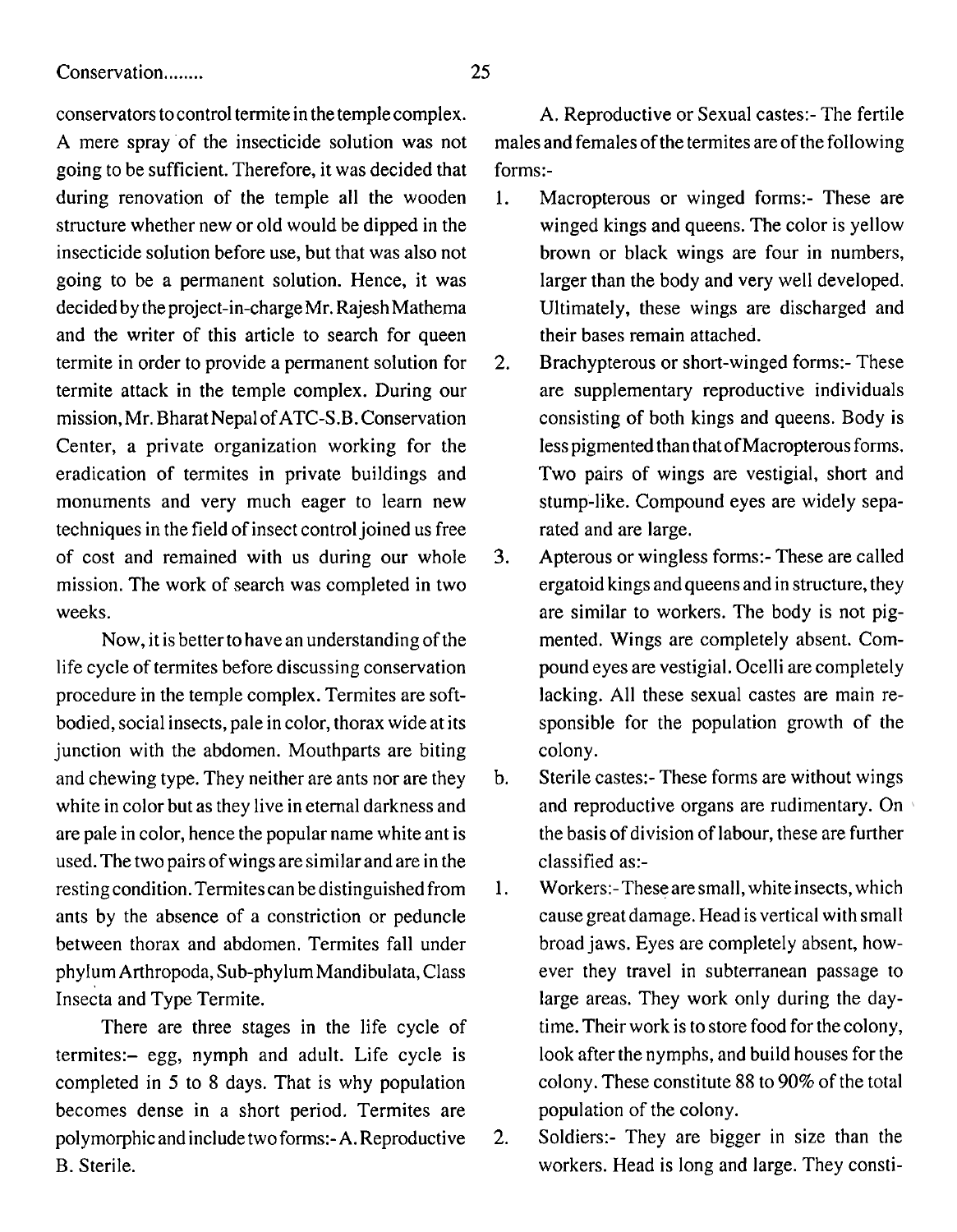tute 2 to 8% of the total population of the colony.Their main work is todefend thecolony from enemy.

3. Nasutes:- There is a second form of soldiers which have vestigial mandibules but their head is prolonged into a long conical snout. These are also soldiers and defend the colony from enemy by secreting a special type of fluid from their body.

The chief food of termite is organic materials present in the wood, paper etc. Hence, they are very dangerous to our monuments where plenty of wooden structures are being used. Salwood (Shorrea robusta) have been found to be more resistant towards termite attack due to their compact structure of cellulose cells. Other wooden structures made of Sisam or Pines trees are more vulnerable towards termite attack due to their loose bonding of cellulose cells. Another important factor that can play important role in preventing termite attack is the quality of the timber being used during renovation of the monuments. Well-seasoned timber has been found more resistant towards termite attack.

During renovation of Shristi Kanta Lokeshwor, all thestructures up to the plinth level weredismantled and hence it was decided to spray a 1% solution of Chlorpyriphos20EC in water all overthe plinth level and there after on each layers ofbrick works up to five feet. Simultaneously a trench 3 feet deep and 1 feet width and 3 feet away from the plinth level was dug all around the plinth level and a 1% solution of Chlorpyriphos 20 EC in water was poured at the rate of 2.5 liter per square meter and then the whole trench was filled with soil. Similarly for the eradication of termites from the courtyard, a hole 3 feet deep was made at a distance of 1 meter throughout the courtyard and 2.5 liters of the insecticide solution were poured in each hole. Finally, all the holes were sealed. Similarly, all the wooden structures whether new or

old were dipped in a 1-percentage solution of Chlorpyriphos 20 EC in linseed oil and terpentine oil. The pati present in the northern side of the temple complex was also sprayed with insecticide solution diluted in water. Not all these measures were going to provide a permanent solution for the control of termites in these areas because of the density of the termites present in these areas. Hence, it was decided to search for termite colony itself.

During our search, initially, the possible areas where termite colony might exist were located based on the habit and habitat of termite. As it is, clear that termite colony may exist in damp and humid places and the colony can not be more than 3 fee deep inside the soil layers. In addition, the surface soil where the termite colony may exist is loose. The proper seasons for the search of termite colony is the last of June or the beginning of July. So it was also decided that the search program would be conducted in the above mentioned period. The five spotted areas were as follows:-

The first spot was outside the temple complex just near the Northeast corner along with water supply tank. The second spot was in the extreme east room of the Northern Pati. Attached to this second spot on the western side where the family of the Pujari lives and uses the room as kitchen and kitchen sink was spotted as the third spot. Similarly, Northwest comer of the temple complex was spotted as the fourth spot. Southwest comer of the temple complex was spotted as the fifth and final spot where the termite colony might exist.

Now the search for the termite colony was started from spot number one. We dug the ground unto three feet deep, but we could not find the termite colony. Of Course, a large number of termite workers were found but not the colony itself. Similarly, in spot number two also we could not find termite colony. On the fourth day of our search, as soon as we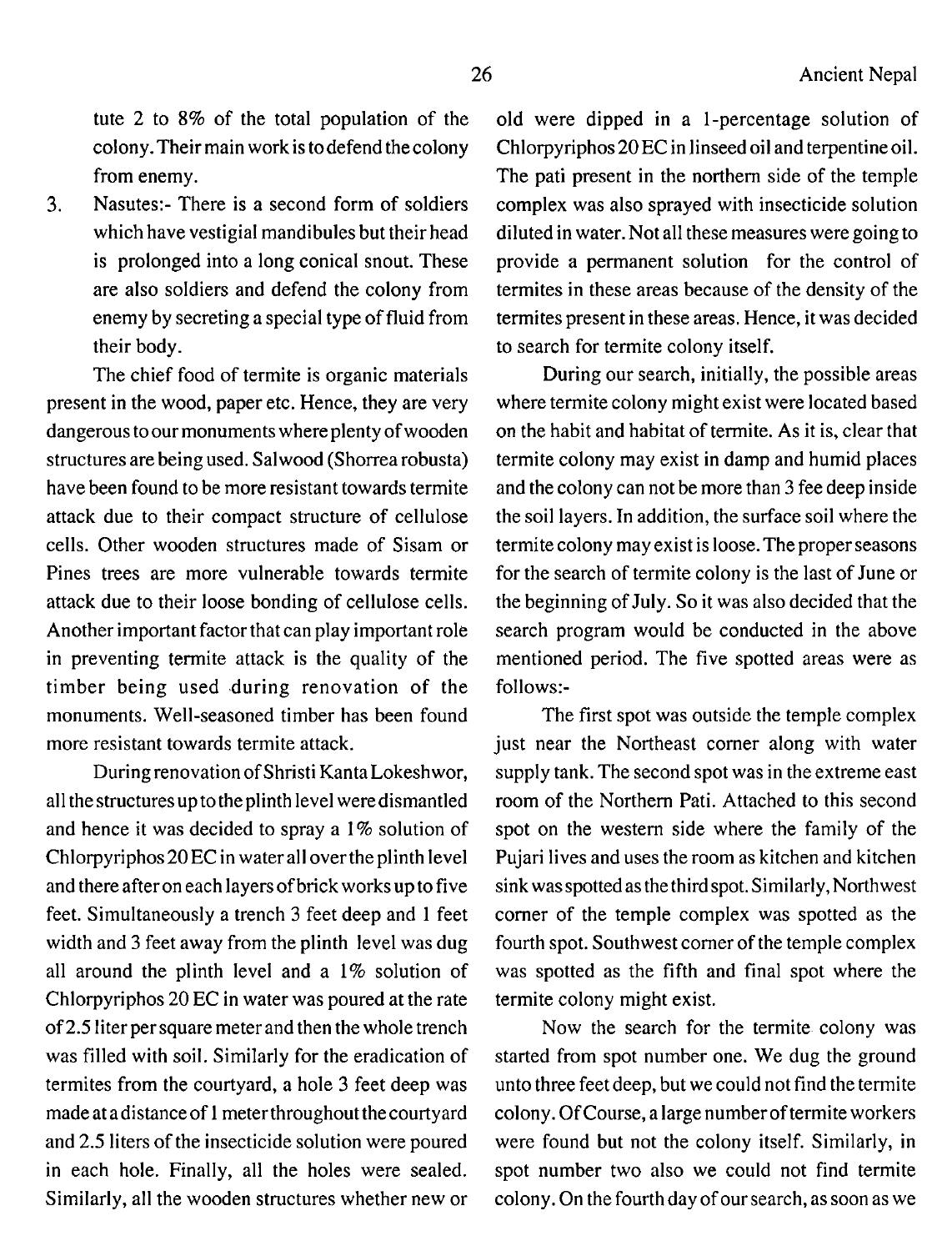

Wooden Portion attacked by Termite Photo by M.K. Sharma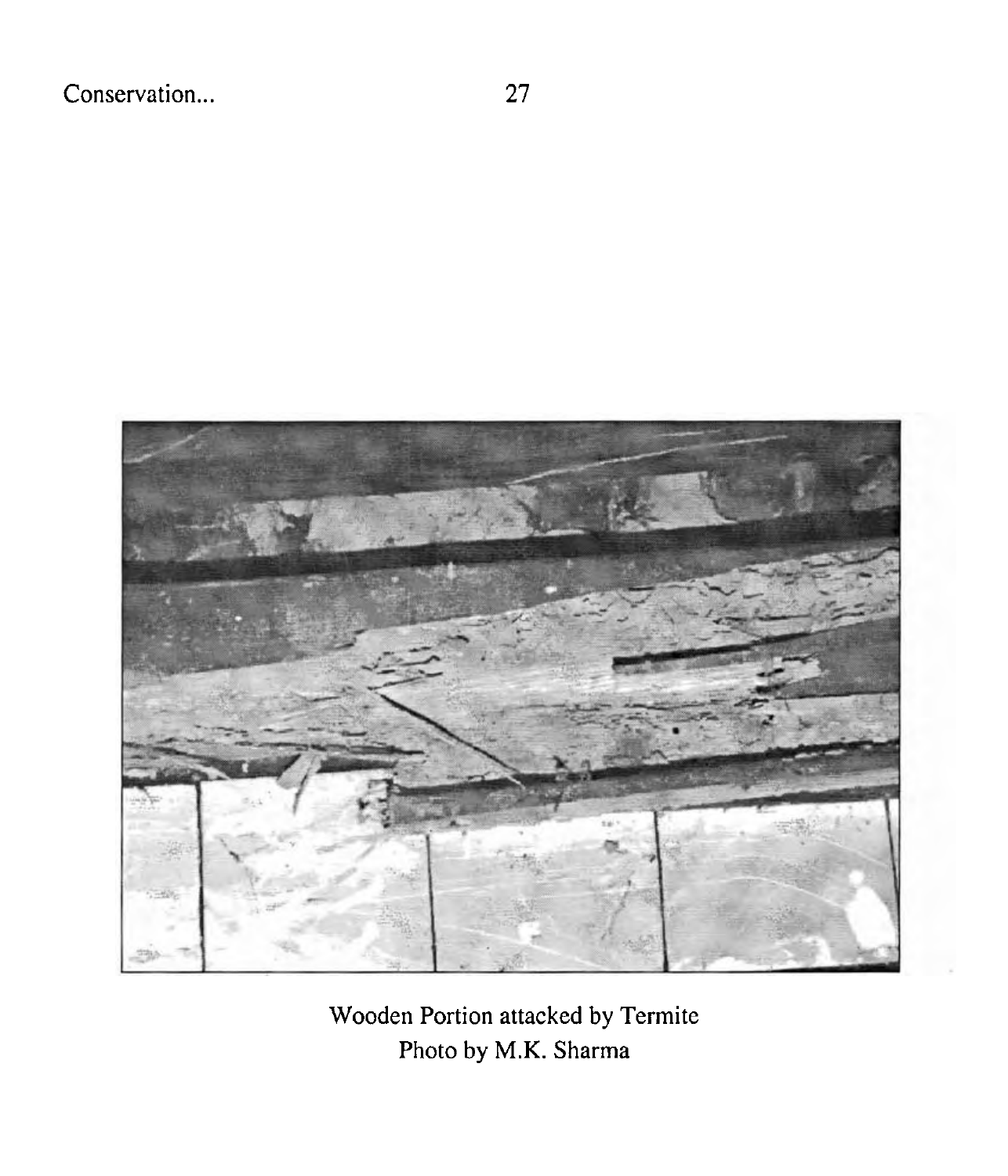

Termite